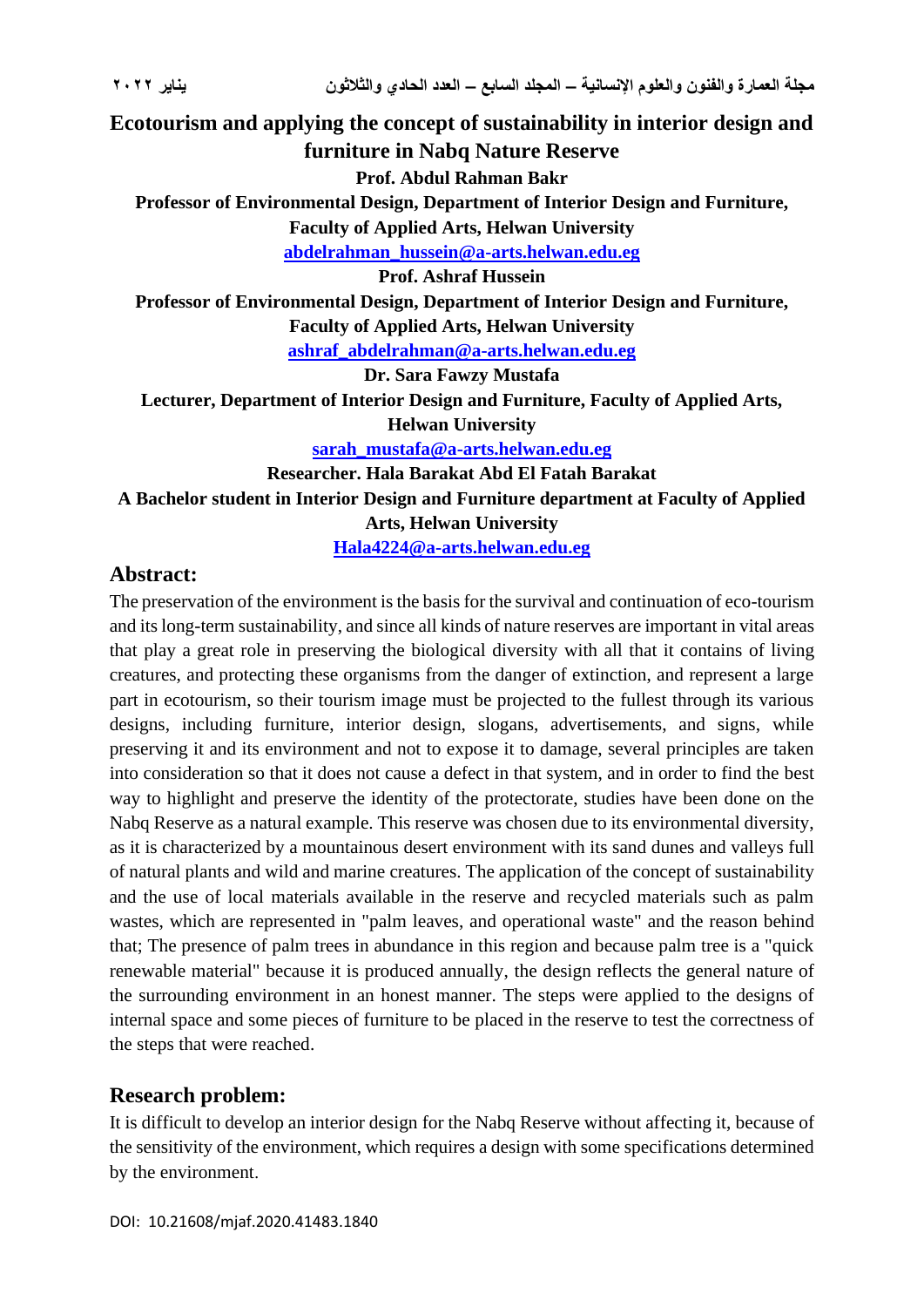# **Research objective:**

1**-**Awareness of the importance of nature reserves as eco-tourism and that they are a source of inspiration for interior design.

 2-Awareness of the role of the interior designer in preserving reserves and in expressing their identity in interior design and furniture.

 3-Highlighting the importance of sustainable materials for the interior designer, like "palm leaf "

# **1- Natural Reserves:**

They are geographically defined areas, whether an area of land or coastal waters characterized by the presence of living organisms or valuable natural phenomena, on which protection is imposed under special laws to protect their content.

#### **1-1 Nabq Reserve:**

A multi-purpose reserve was declared as a reserve by Prime Minister Decision No. 1511 of 1992. The reserve is located between Taba, Sharm El Sheikh and Wadi Adawi Valley on the Gulf of Aqaba, and the area of the reserve is about 600 square kilometers, of which 440 square kilometers are on land, and 160 square kilometers in Water range.

#### **1-1-1 Biodiversity:**

Nabq is characterized by valleys abundant with natural plants and the bottom of the bay in this region is rich with many distinguished coral reefs, colorful fish, Snails, shrimp, crabs (transporting crabs) and shellfish, also wildlife are precious as there are deer, Nubian camels, foxes and many types of rodents and reptiles, in addition to many migratory birds such as seagulls.



**(Pic: 1) Nabq reserve location**



Transporting crab Anemone fish





Mangrove Trees Palm Trees

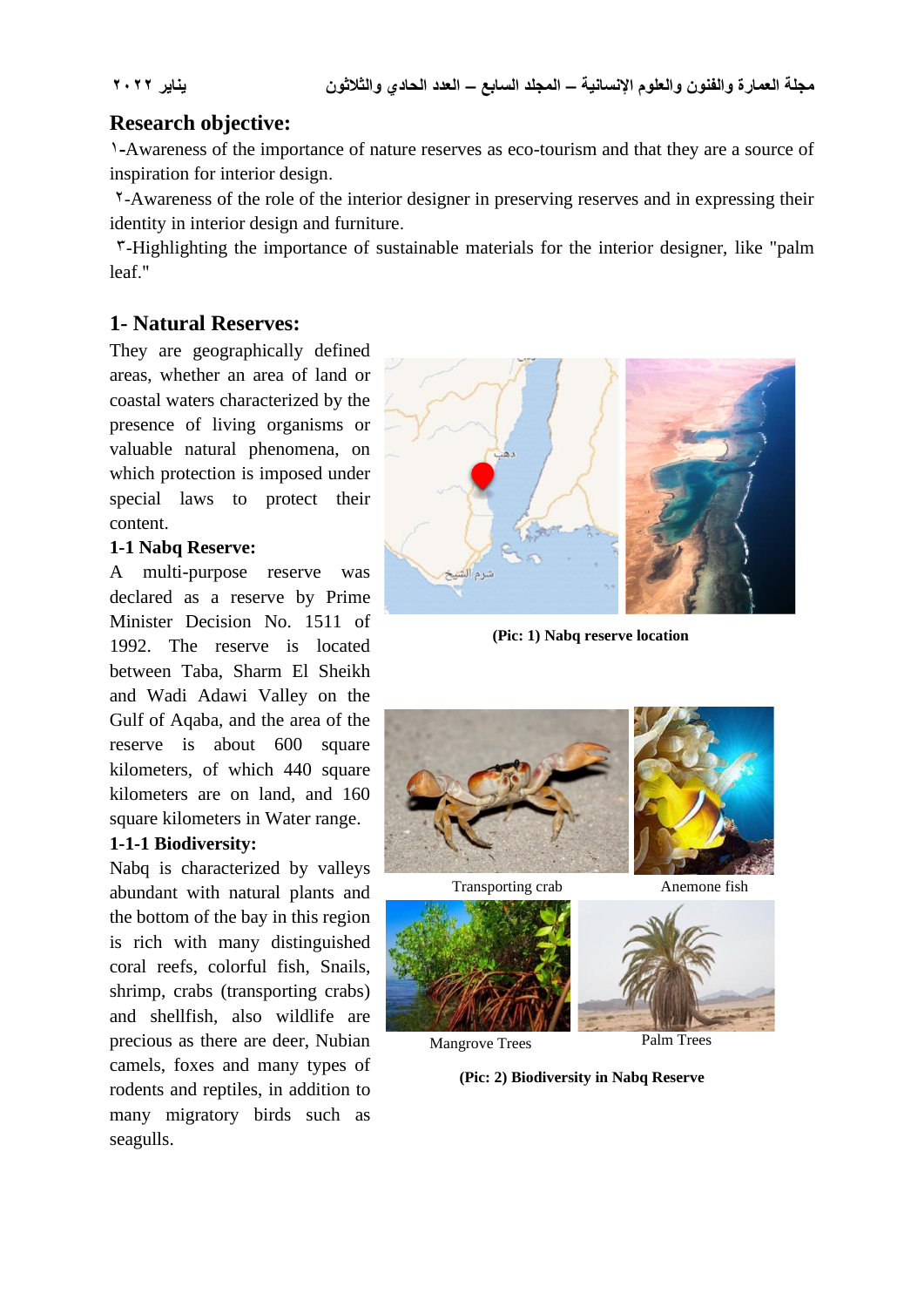# **1-1-2 Habits and traditions of the population in Nabq Nature Reserve:**

Residents of the village of Khurayza live near Ras Muhammad, and Nabq protectorates live between two mountains of high altitude, most of them are sheltered in wooden huts made from natural trees and inlaid with panels. A few of them built a home for themselves using cement bricks.

### **1-1-3 What distinguishes the reserve?**

The reserve is considered the focus of attention of many tourists, who love nature and wildlife, and scuba diving in the waters surrounding the reserve to see coral reefs, and the wonderful marine life around it.

The slogan of the reserve is: "Don't take anything with you .... And don't leave anything behind".

# **2-Tourism in the reserve :**

# **2-1 Ecotourism:**

It is a group of activities that aim to preserve the natural cultural heritage also it is environmentally friendly tourism, and it was defined as: It is traveling to natural areas where pollution was not affected and its natural balance was not subjected to imbalance and to enjoy its scenery and its animals, plants and civilization in the past and present.

#### **2-2 Sustainable Tourism:**

It is "optimal use of natural resources, including sources of biodiversity, mitigating the effects of tourism on the environment and culture, and maximizing benefits from environmental protection and local communities."

#### **2-3 Sustainable tourism development:**

Ecotourism was the most affected by the concept of sustainability: it deals directly with natural data, and the reserves were a top priority for this type of tourism. The sustainable tourism development is "the development of natural reserves and the provision of essentials for tourism in them and all that the tourism process requires without harming these reserves.", and taking into consideration the integrity of the environmental and biological diversity and its various life support systems."

# **3- How to apply in interior design and furniture?**

The tourism picture plays an important role in the tourism growth of a region, and the tourist image of a place can be achieved through design, whether in interior design or furniture design, and that is by applying the following:

1- Optimizing the local resources and the natural potential of the site.

2- The image should be honest, so that the interior design and furniture reflect the general nature of the surrounding environment.

3- To be authentic, to reflect the nature of the local community, its handicrafts, its distinctive products, and others.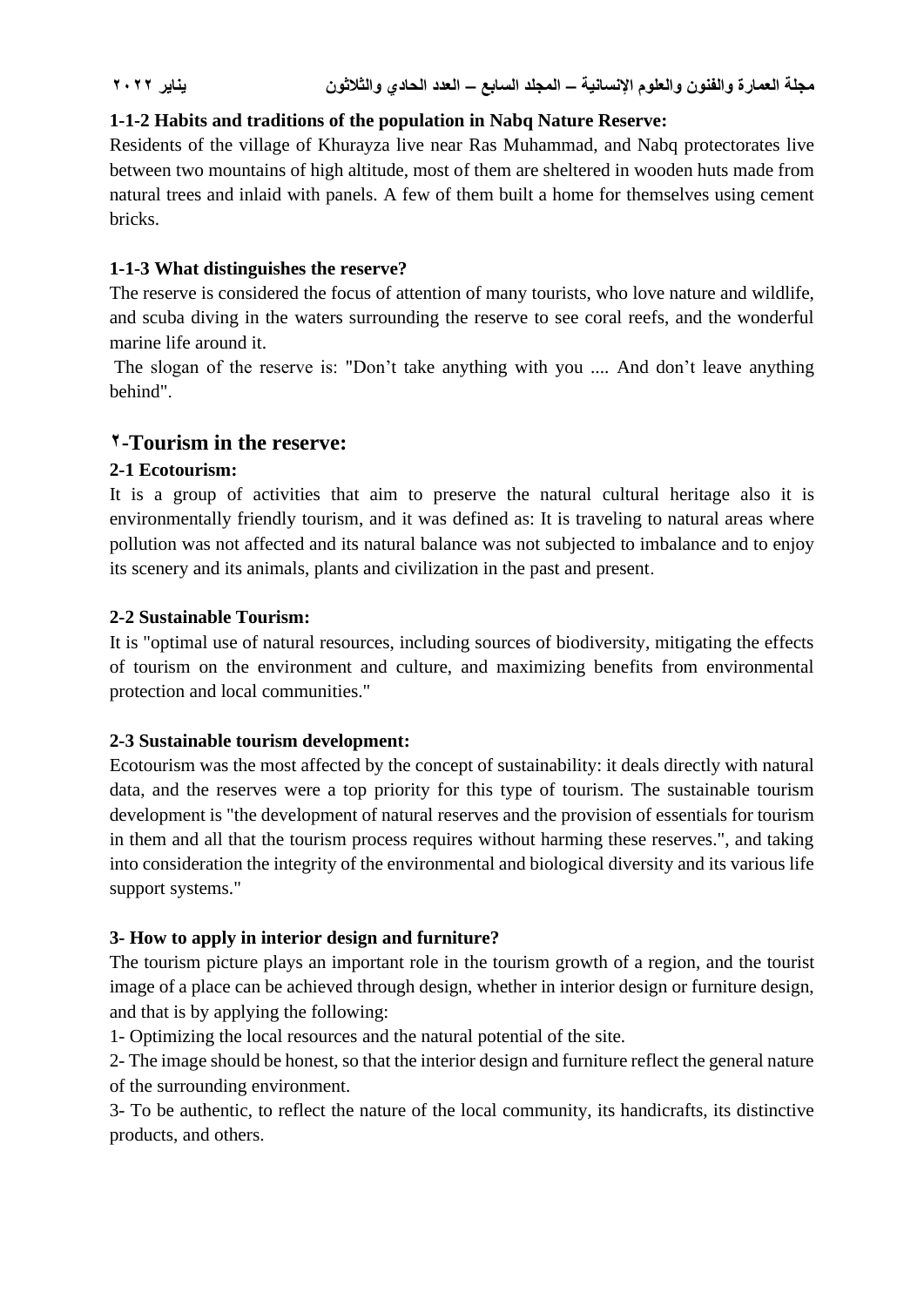4- The use of innovative treatments and forms that suit the location and climate with homogeneity and complementarity of the detailed features to create a distinctive and unique character and personality.

# **1-3 Local resources for the site:**

One of the local resources of Nabq Reserve is palm trees, and hence the trend will be to utilize the palm waste; This will make it a step towards achieving sustainability as palm groves are considered a "fast renewable material" because it is produced annually: the palm tree is distinguished by its association with the identity of the local environment, the idea is based on optimizing the quantities of agricultural waste for palm trees and preserve the environment.

# **4- Application (some works that were inspired by the reserve):**

# **4-1 Multi-use lighting unit:**

A lighting unit that can be used in several ways. It can be used as a floor lighting unit (such as a lantern), a wall-mounted lighting unit, or a vertical lighting unit. The design lines were extracted from the shape of the transporting crab, while holding "urchin" which defends itself with thorns and lives in the Nabq Nature Reserve.



 $(Pic: 4)$ Various modes of lighting unit





 **)Pic: 3( Analysis of lines sketches to reach the final form**



 $(Pic: 5)$ 

Some imaginative pictures of using

# **4-2 Partition of palm fronds:**

Partition can be used in the reception area of the reserve or any room in the buildings of the reserve. The lines were inspired by the entanglement of the mangrove plant, which is one of the most famous plants in the reserve and the flowing movement of palm leaves and also the use of environmentally friendly materials, which are - palm leaves - Palm fronds - Ropes for fastening.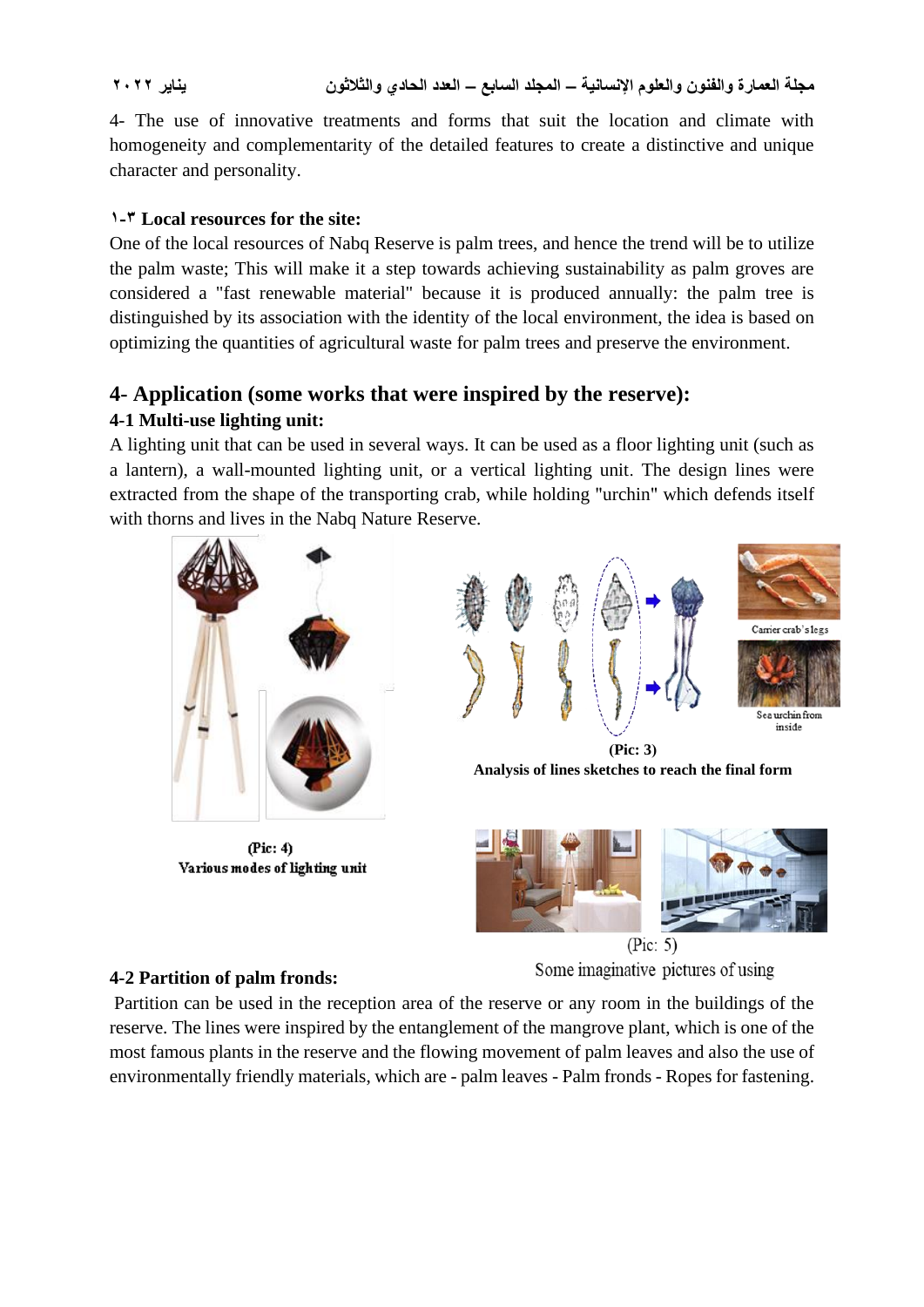

# **Research results:**

From the above we conclude that:

1- Natural reserves have a tourist value that must be developed.

2 - If the term sustainable tourism development is applied, this will lead to the development of natural reserves and the preservation of the environment of the reserve without any negative impacts, which helps in the continuation of those reserves to fulfill their roles and maximize their environmental and tourist benefits without wasting the rights of future generations, and also creating available opportunity for ecotourism and enjoying the nature of the reserve without affecting it.

3- The interior designer has a large and effective role in preserving the reserve with sustainable designs, and also has a role in highlighting the identity and nature of the reserve in its various forms, whether environmental or otherwise.

4- Recycled auxiliary materials, including (palm waste), are considered among the sustainable materials desirable to be used in natural reserves and in various places due to their positive aspects**.**

# **Research references:**

#### **First: books:**

1- Ahmed, Muhammad Ali. The book of nature reserves in Egypt. Academy of Scientific Research and Technology. Egypt: The Family Library, 2007.

2- Kafi, Mustafa Youssef. Sustainable Ecotourism Book (only part of it), Syria: Raslan Foundation House, 2014.